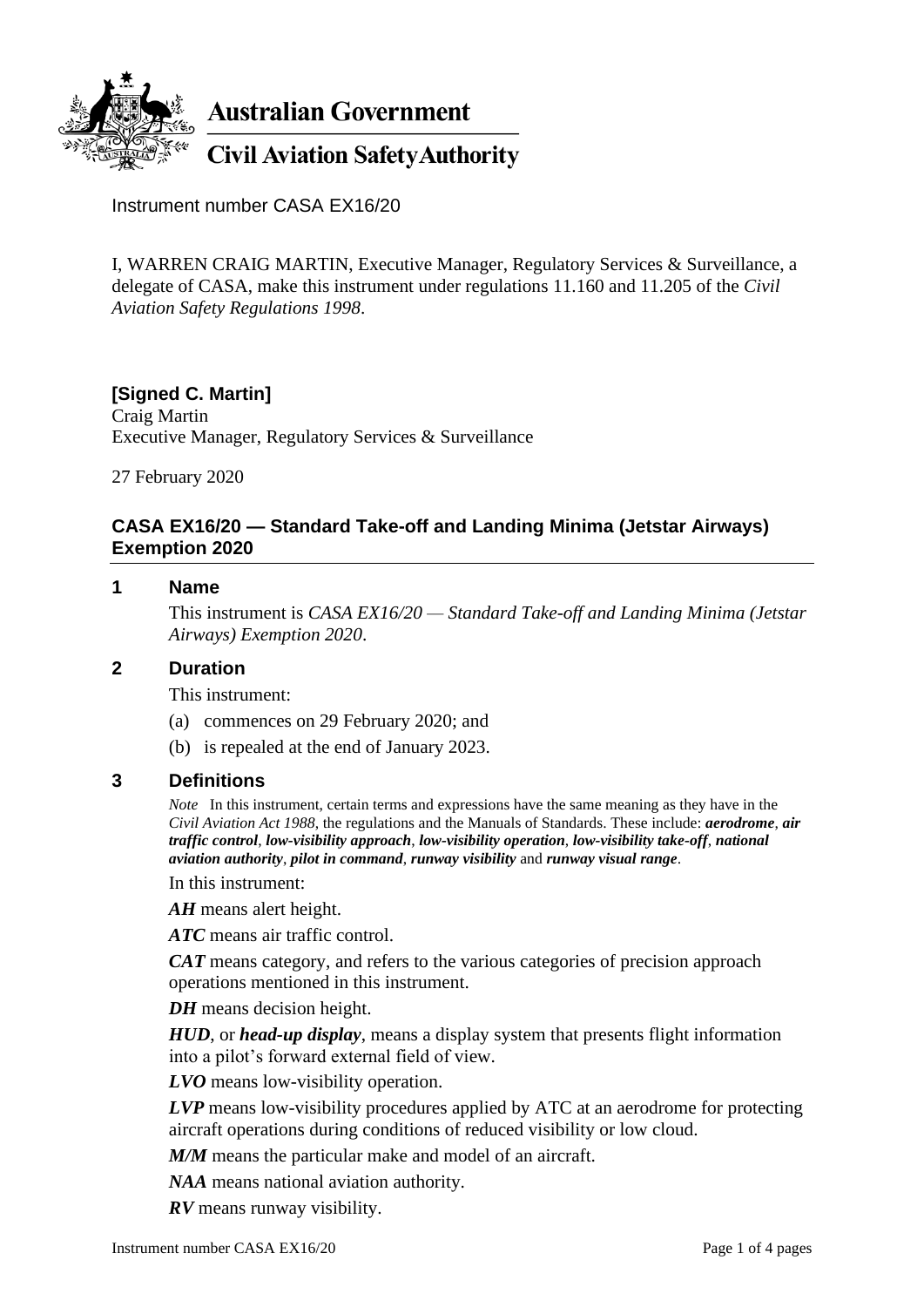*RVR* means runway visual range.

*SA CAT I* means Special Authorisation CAT I.

*SA CAT II* means Special Authorisation CAT II.

## **4 Application**

This instrument applies in relation to Jetstar Airways Pty Limited, ARN 510654 (the *exempted operator*), if:

- (a) the exempted operator conducts a flight to or from an aerodrome in any of the following kinds of aircraft (the *aircraft*): A320, A321, B787-8; and
- (b) ATC at the aerodrome has informed the pilot in command of the aircraft that LVP are in force.

# **5 Exemptions**

- (1) The exempted operator is exempt from compliance with subregulations 257 (3) and (4) of CAR in relation to the flight.
- (2) The pilot in command of the aircraft is exempt from compliance with subregulations 257 (3) and (4) of CAR in relation to the flight.

# **6 Conditions**

- (1) It is a condition of the exemption in subsection 5 (1) that the exempted operator ensures compliance with the requirements mentioned in subsection (3) and in Schedule 3.
- (2) It is a condition of the exemption in subsection 5 (2) that the pilot in command of the aircraft ensures compliance with the requirements mentioned in subsection (3).
- (3) The requirements are:
	- (a) the aircraft must comply with the meteorological minima for LVO and associated requirements set out in Schedule 1; and
	- (b) the requirements for LVO mentioned in Schedule 2.

# **Schedule 1 Operating minima for LVO**

### **Low-visibility take-off minima**

- 1 An aircraft of a kind mentioned in column 1 of Table 1 must not conduct a low-visibility take-off from the aerodrome:
	- (a) if the reported RVR for the take-off is less than the meteorological minimum in column 2 of the Table; and
	- (b) unless the condition mentioned in column 3 of the Table is met.

#### **Table 1: Low-visibility take-off minima**

| <b>Aircraft M/M</b><br>$\alpha$ (column 1) | <b>Meteorological minimum</b><br>(column 2) | <b>Condition</b><br>(column 3)                         |
|--------------------------------------------|---------------------------------------------|--------------------------------------------------------|
| A320, A321, B787-8                         | $350 \text{ m}$                             | Minima applies if only RV<br>assessments are available |
|                                            | $125 \text{ m}$                             | <b>RVR</b> required                                    |
| B787-8                                     | 75 m                                        | HUD required                                           |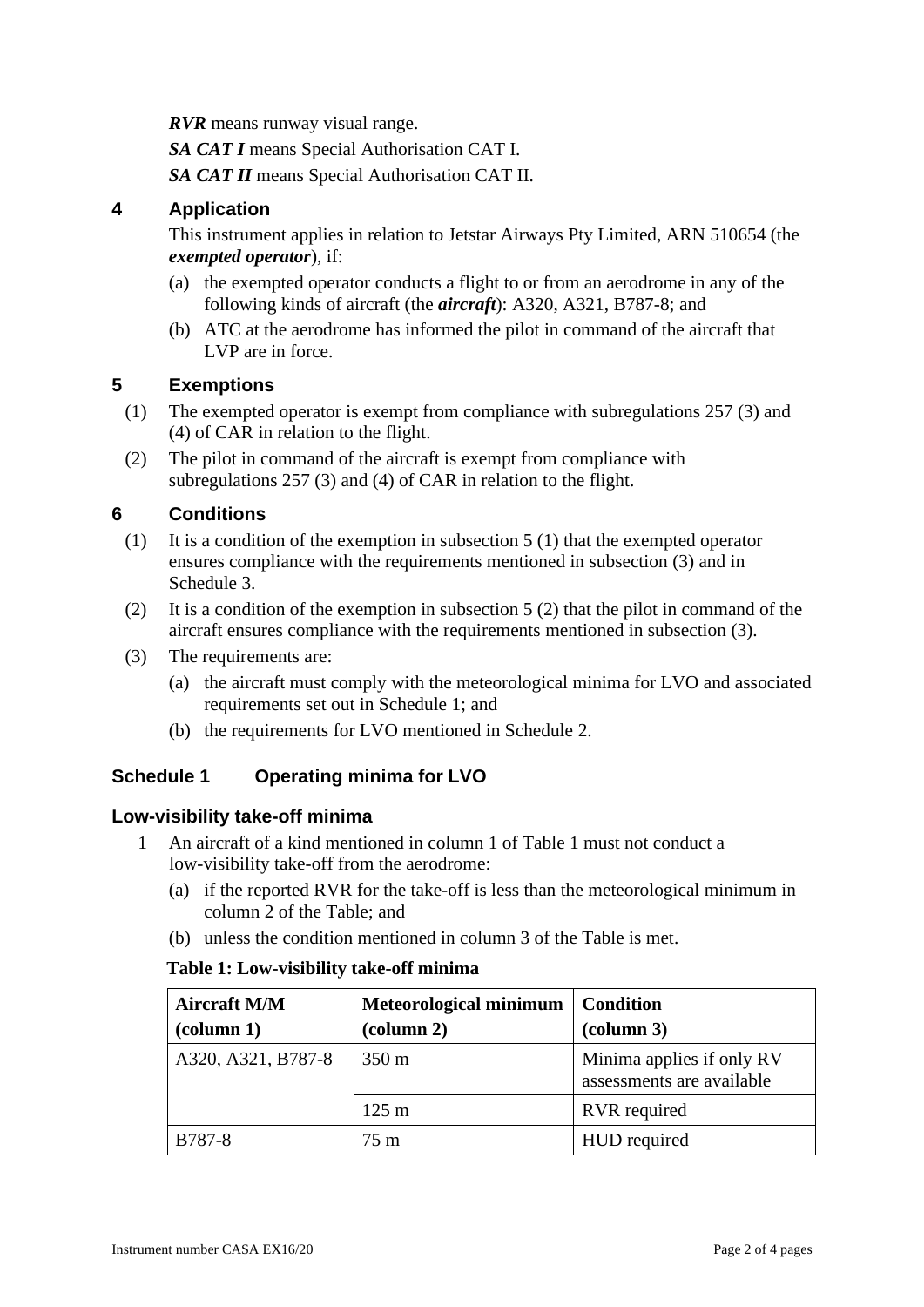# **Low-visibility approach minima**

- 2 An aircraft of a kind mentioned in column 1 of Table 2, when conducting the approach operation mentioned in column 2 of the Table for the purpose of landing the aircraft:
	- (a) has the RVR meteorological minimum in column 3 of the Table for the approach operation; and
	- (b) must apply the DH mentioned in column 4 of the Table for the approach operation; and
	- (c) must meet the condition mentioned in column 5 of the Table.

| <b>Aircraft M/M</b><br>$\left(\text{column } 1\right)$ | $\mathbf{Law}\text{-}$<br>visibility<br>approach<br>operation<br>(column 2) | <b>RVR</b><br>minimum<br>$\alpha$ (column 3) | <b>DH</b><br>$\alpha$ lumn 4) | <b>Condition</b><br>$\left(\text{column } 5\right)$ |
|--------------------------------------------------------|-----------------------------------------------------------------------------|----------------------------------------------|-------------------------------|-----------------------------------------------------|
| A320, A321, B787-8                                     | <b>SA CAT I</b>                                                             | $450 \text{ m}$                              | 150 ft DH                     |                                                     |
| A320                                                   | <b>SA CAT II</b>                                                            | $350 \text{ m}$                              | 100 ft DH                     |                                                     |
| A321, B787-8                                           | <b>SA CAT II</b>                                                            | $400 \text{ m}$                              | $100$ ft DH                   |                                                     |
| A320, A321, B787-8                                     | <b>CAT II</b>                                                               | $300 \text{ m}$                              | 100 ft DH                     |                                                     |
|                                                        | <b>CAT IIIA</b>                                                             | $175 \text{ m}$                              | 50 ft DH or<br>no DH          | If no DH, AH<br>required                            |
|                                                        | <b>CAT IIIB</b>                                                             | 75m                                          | No DH                         | AH required                                         |

#### **Table 2: Approach minima and requirements**

# **Schedule 2 Requirements for LVO**

### **Operating minimum and procedures**

- 1 The exempted operator's operating minimum and procedures for conducting LVO must be in accordance with:
	- (a) the exempted operator's operations manual, including the exempted operator's LVO procedures; and
	- (b) this instrument; and
	- (c) if the LVO is conducted outside Australia an authorisation granted by the relevant foreign NAA, but to the extent of any inconsistency between the minimum approved by this instrument and the minimum approved by the relevant foreign NAA, the more restrictive minimum will prevail.
- 2 For paragraph 1 (c), the exempted operator must provide CASA with a copy of the relevant foreign NAA's approval before conducting LVO in accordance with that approval.

### **Approach ban**

- 3 For landings, the following approach ban rules apply:
	- (a) when making an approach, the pilot in command of the aircraft must not continue beyond 1 000 ft above aerodrome elevation if a controlling zone RVR is reported by ATC as continually less than the specified minimum for the landing;